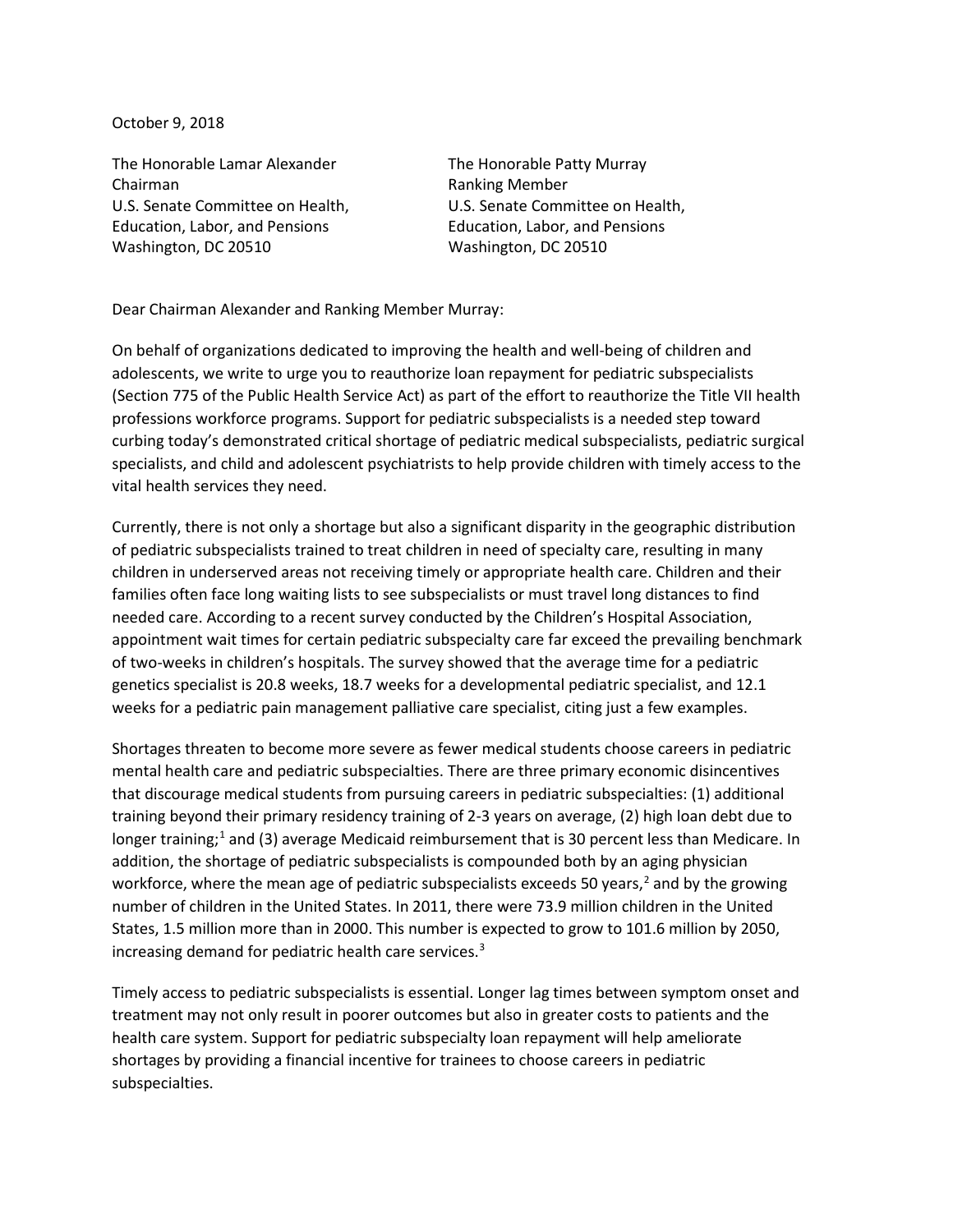Thank you for your dedication to the health and well-being of children. We look forward to working with you to improve child access to pediatric subspecialists.

Sincerely,

AANS/CNS Pediatric Section Academic Pediatric Association Advocacy Council of ACAAI AIDS Alliance for Women, Infants, Children, Youth & Familied American Academy of Dermatology Association American Academy of Ophthalmology American Academy of Pediatrics American Association for Pediatric Ophthalmology and Strabismus American Association of Child & Adolescent Psychiatry American Association of Hip and Knee Surgeons American Association of Neurological Surgeons American Association of Orthopaedic Surgeons American College of Allergy, Asthma and Immunology American College of Cardiology American College of Rheumatology American College of Surgeons American Orthopaedic Society for Sports Medicine American Pediatric Society American Pediatric Surgical Association American Psychiatric Association American Society for Surgery of the Hand American Society of Pediatric Hematology/Oncology American Society of Pediatric Nephrology American Society of Pediatric Neurosurgeons American Society of Pediatric Otolaryngology (ASPO) American Thoracic Society Arthritis Foundation Arthroscopy Association of North America Association of Maternal & Child Health Programs Association of Medical School Pediatric Department Chairs Association of Pediatric Program Directors Child Neurology Foundation Child Neurology Society Children's Hospital Association Congress of Neurological Surgeons Council of Pediatric Subspecialties Eating Disorders Coalition Endocrine Society Global Healthy Living Foundation International Foundation for Autoimmune & Autoinflammatory Arthritis (IFAA)